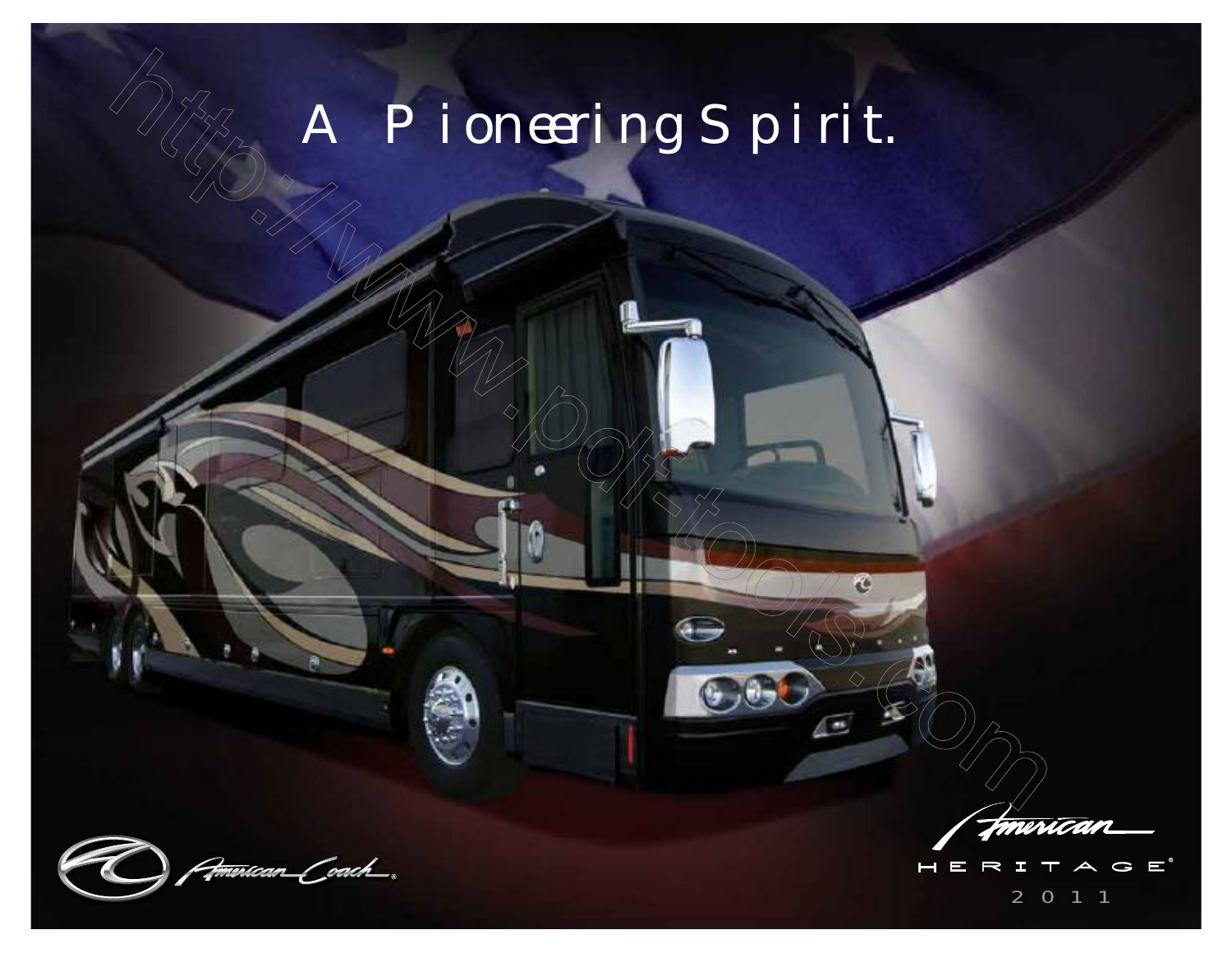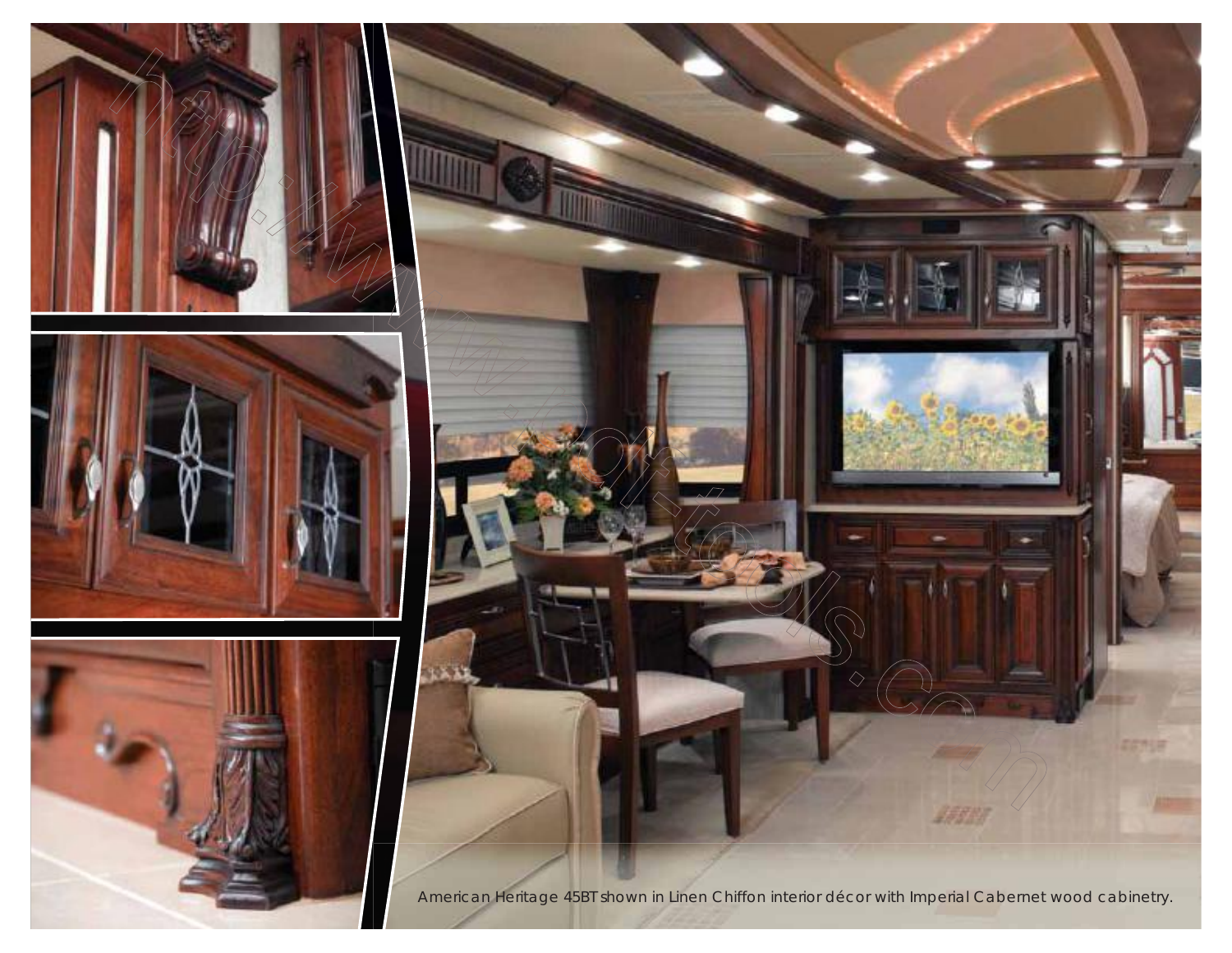



## stop. look. listen.

The exquisite American Heritage is calling and a world of sensory experience awaits. Prepare to heighten your perception of beauty and discover the rush that only true luxury can bring.

## savor the possibil ities.

With a galley this stunning, every journey is a decadent one. Create taste sensations with brand name appliances. Quench your gourmet desires over gorgeous, polished quartz countertops. Every detail is inspired  $\frac{1}{2}$  so you can be, too.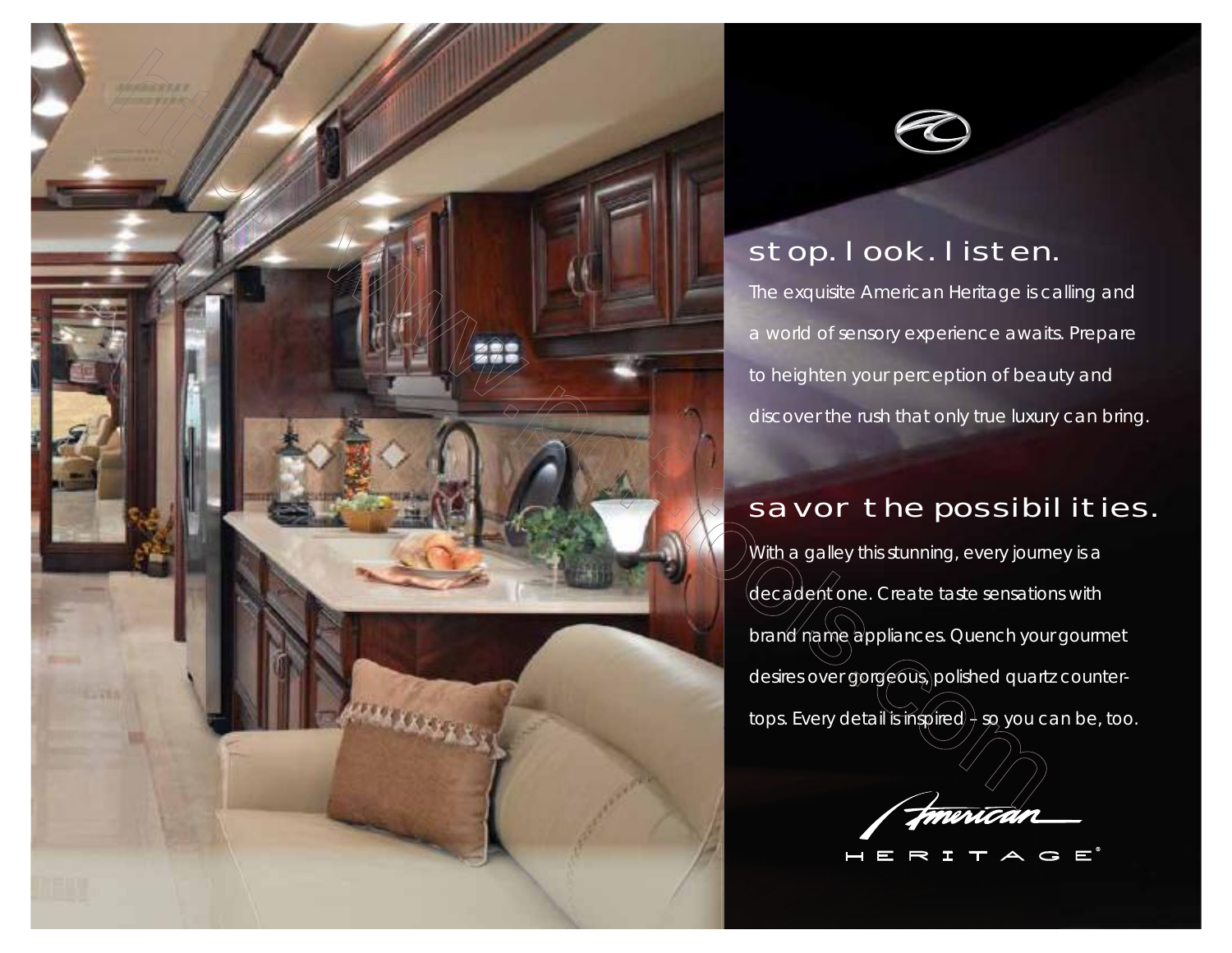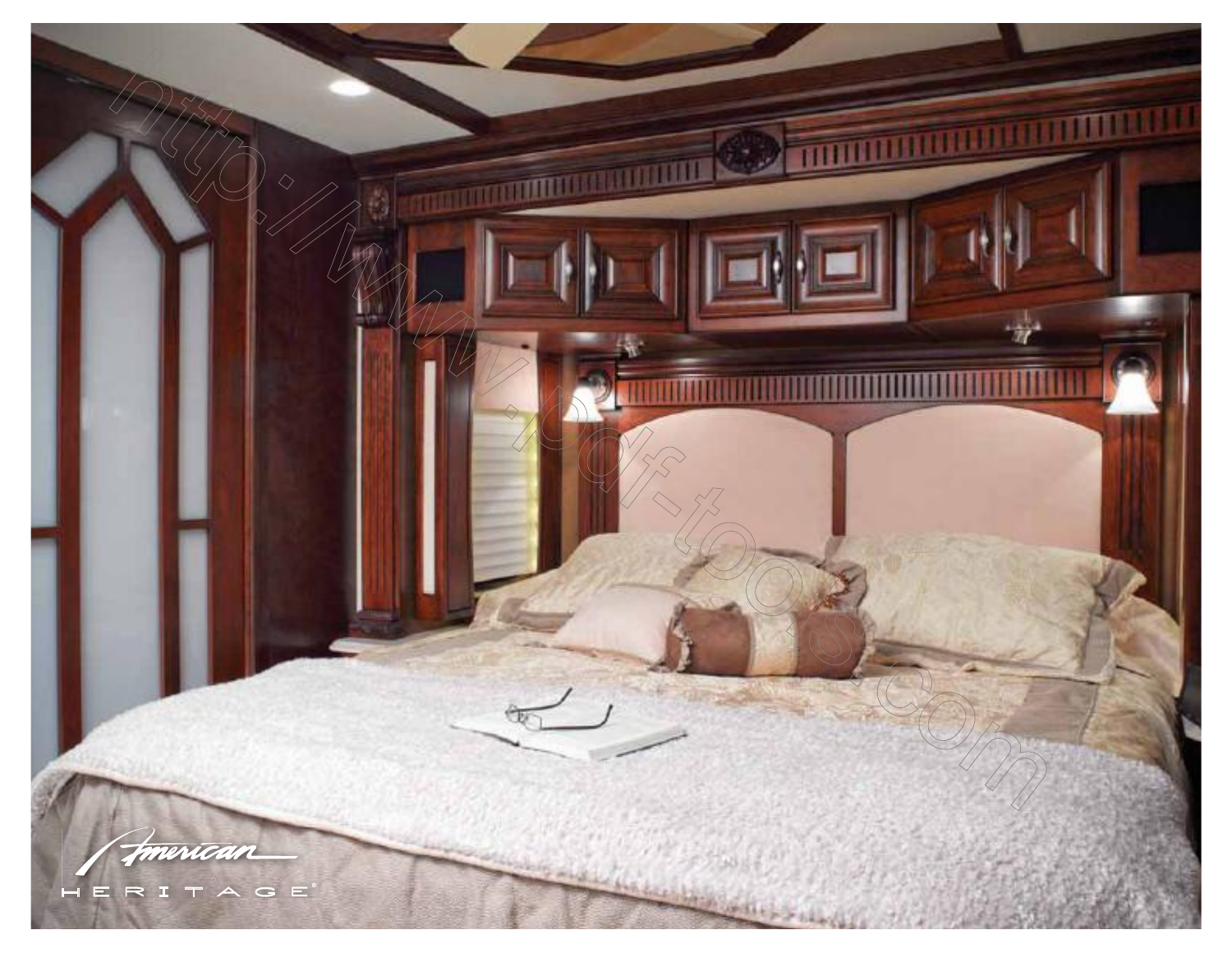## relax. renew. unwind.

The incredible bedroom and bathroom amenities in American Heritage give you the five-star treatment, on demand. Lose yourself in comfort on a plush king bed or rejuvenate inside the splendid shower. It's the perfect place to invigorate both body and spirit.

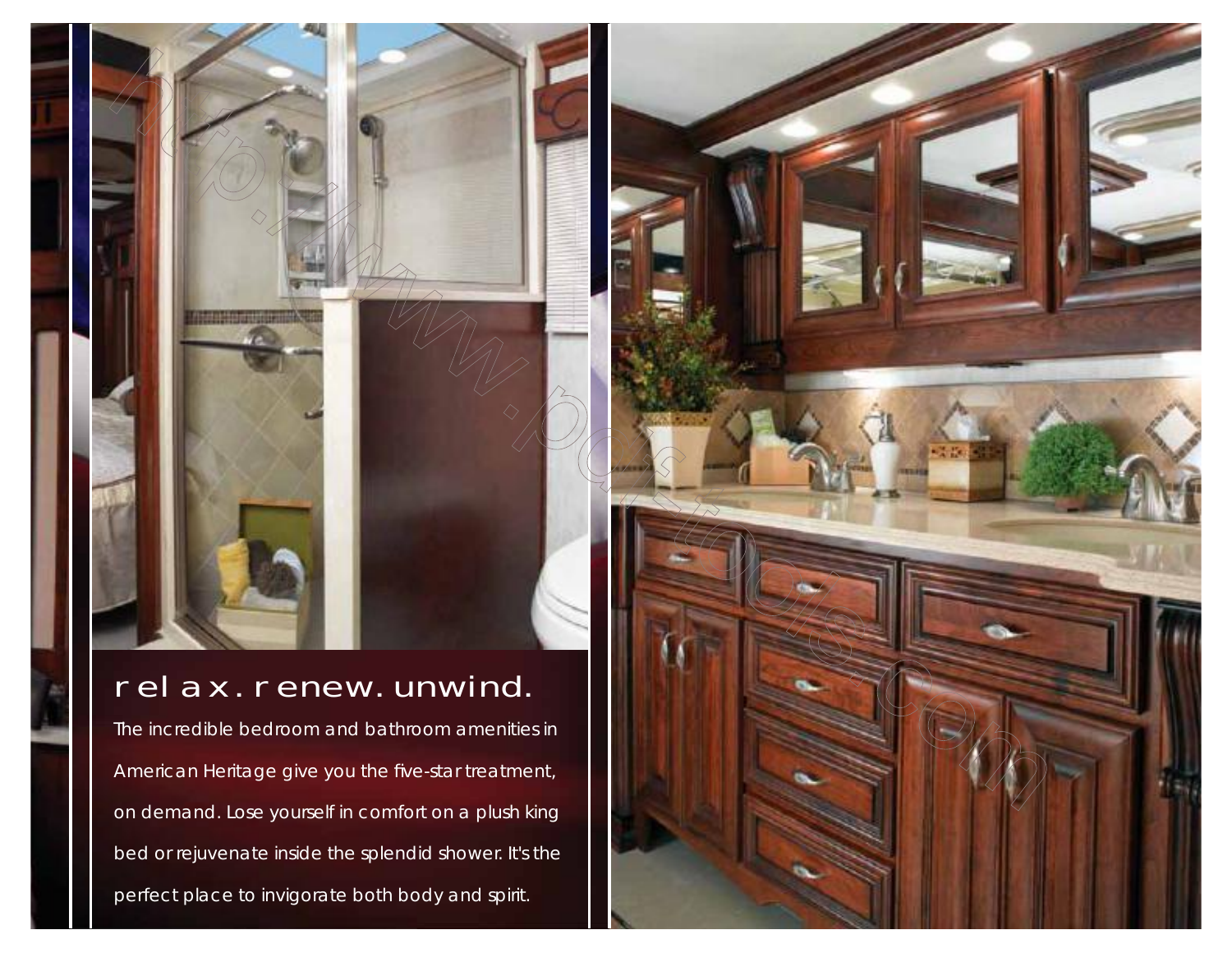

Not all exterior colors or graphics are shown. All colors are available in Camelot and Spinnaker graphics schemes. See your American Coach dealer or visit our website at www.AmericanCoach.com to view all graphic and color choices.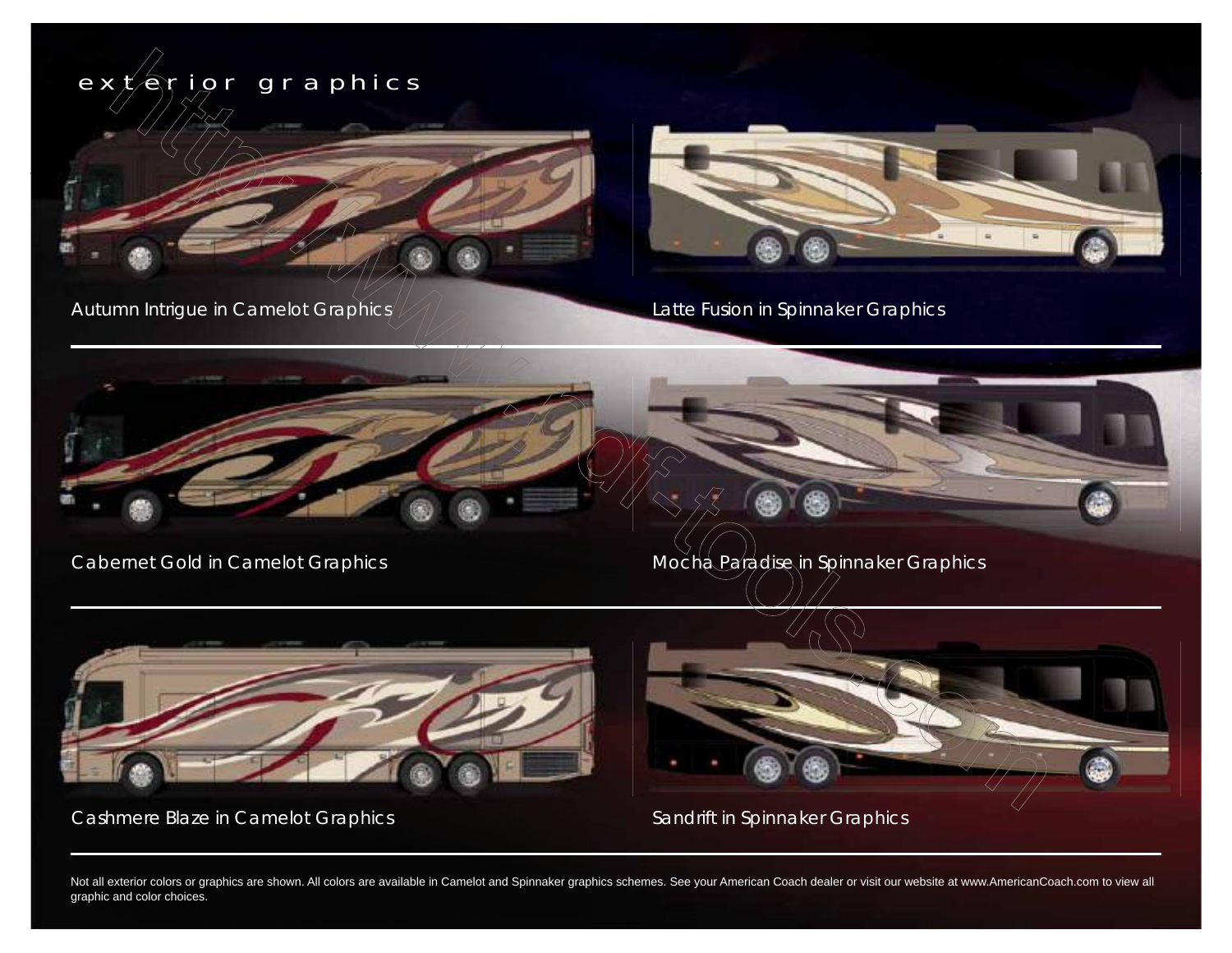## interior dÉcor



†Interior décors and/or woods may be subject to change. Printed fabric samples above are representations of actual fabrics and may be limited due to standard printing technology. \*\*Matching cabinet hardware has been carefully coordinated and tied to specific interior décor schemes and are not separate options. Please check with your American Coach dealer for specifics.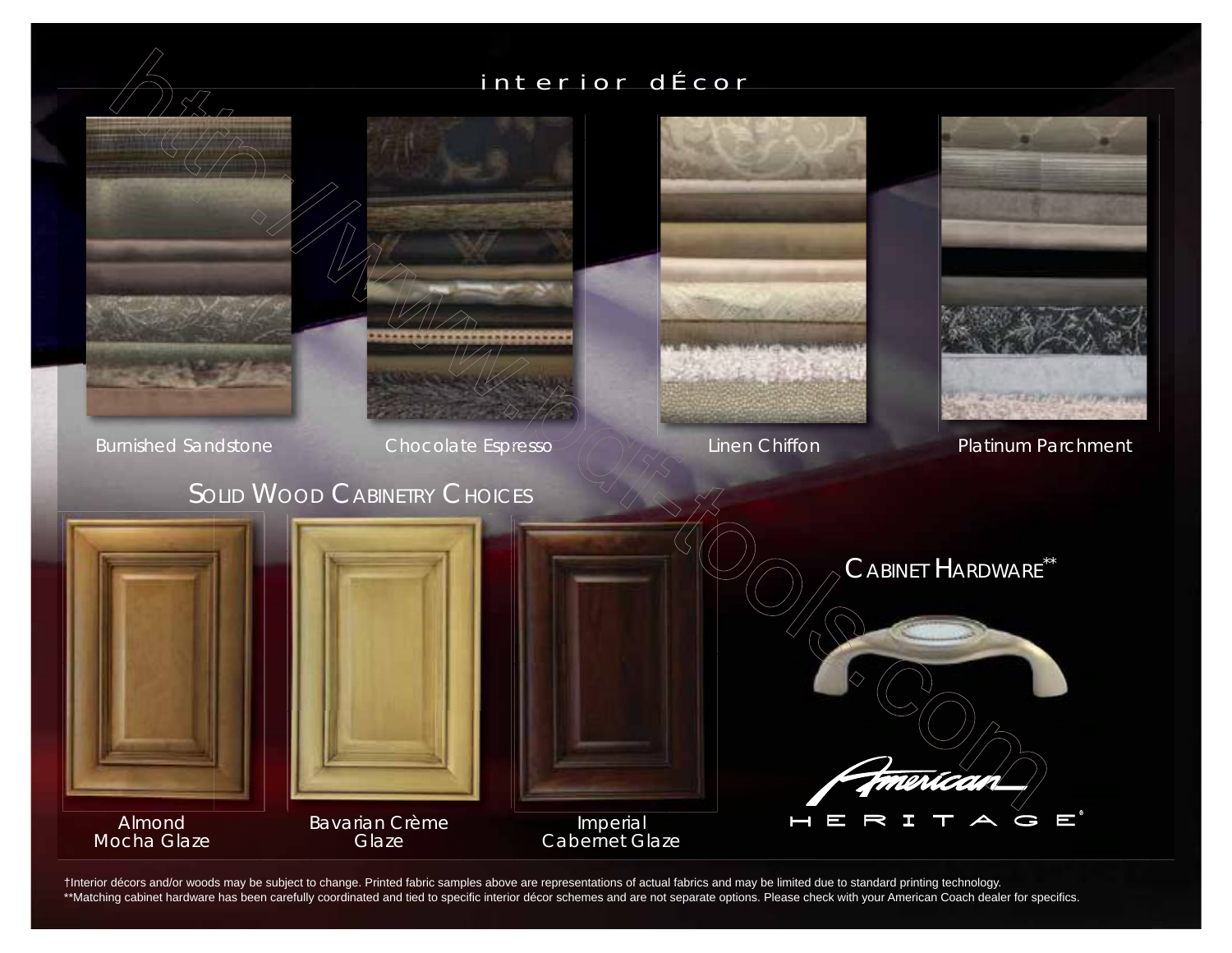

American HERITAGE  $\overline{\mathcal{X}}$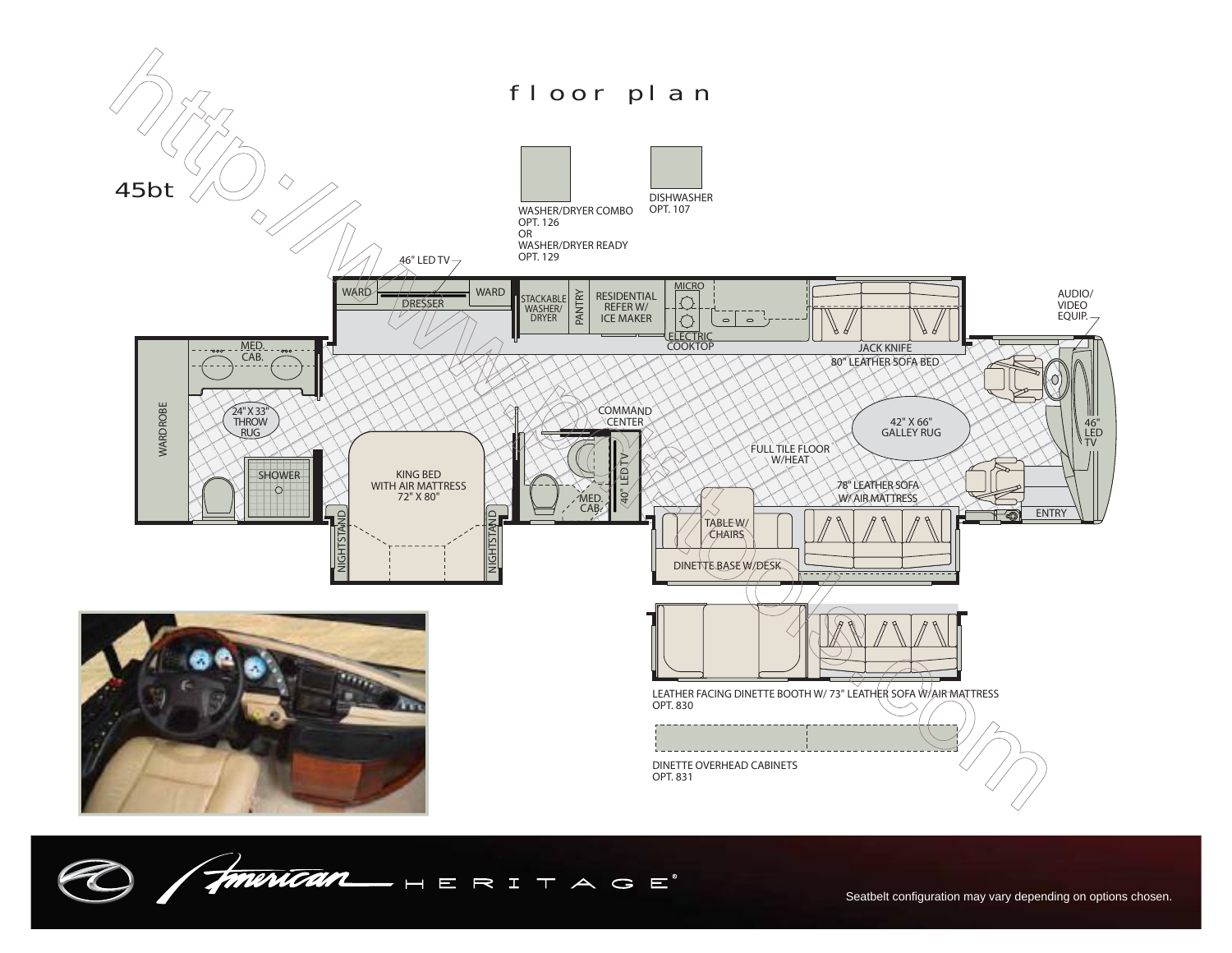### weights and measurements

#### **CHASSIS - CUMMINS® 650**

| <b>Frame:</b> Liberty Chassis <sup>®</sup>    |
|-----------------------------------------------|
| Engine: ISX 650 HP, 15,0 W/3 Stage Engine Bre |
| Torque: 1950 lb-ft @ 1300 RPM                 |

**Transmission:** Allison® "Gen-4" 4000 MH, 6 Speed w/Electronic Shifter

**Eak** Alternator Amps: 270 Amp, Leece Neville **Tires:** 315/80R 22.5 Michelin® Radial

| 1. GVWR (Gross Vehicle Weight Rating) is the maximum permissible |
|------------------------------------------------------------------|
| weight of this fully loaded motor home. The GVWR is equal to or  |
| greater than the sum of the (UVW) unloaded vehicle weight plus   |
| the (OCCC) occupant cargo carrying capacity*.                    |

- 2. GAWR (Gross Axle Weight Rating) is the maximum permissible loaded weight a specific axle is designed to carry.
- 3. GCWR (Gross Combined Weight Rating) is the value specified by the motor home manufacturer as the maximum allowable loaded weight of this motor home with its towed vehicle. Towing and braking capacities may be different. Refer to American Coach and chassis manufacturer's manuals for complete information.
- 4. Length measured from front bumper to rear bumper (excludes accessories).
- 5. Excludes safety equipment and awnings.
- 6. Motor homes feature a body-width over 96" which will restrict your access to certain roads. Before purchasing, you should research any state and/or province road laws which may affect your usage.

N/A = Not Applicable

UVW and OCCC are found on the label containing the federal certification tag in each RV.

† The chassis manufacturer recommends the installation of a supplemental brake control system to activate the brakes on the vehicle or trailer you are towing. Hitch receiver ratings expressed are maximum for the hitch receiver installed and may require the purchase of additional equipment that is dependant on the weight of the towed load. Consult with hitch receiver manufacturer for further information.

 $IMPORTANT \rightarrow PLEASE READ$ : Product information, photography and illustrations included in this publication were as accurate as possible at the time of printing. For further product information and changes, please visit our website at www.AmericanCoach.com or contact your local American Coach dealer. Prices, materials, design and specifications are subject to change without notice. All weights, fuel, liquid capacities and dimensions are approximate. American Coach has designed its recreational vehicles to provide a variety of uses for its customers. Each vehicle features optimal seating, sleeping, storage and fluid capacities. The user is responsible for selecting the proper combination of loads (i.e. occupants, equipment, fluids, cargo, etc.) to ensure that the vehicle's capacities are not exceeded.

| <b>WEIGHT RATINGS</b>                   | <b>650 HP</b> |  |  |
|-----------------------------------------|---------------|--|--|
| <b>MODELS</b>                           | 45B           |  |  |
| Wheelbase (inches)                      | 302"          |  |  |
| $GVWR$ (lbs) <sup>1</sup>               | 50,600        |  |  |
| Front GAWR (lbs) <sup>2</sup>           | 16,600        |  |  |
| Rear GAWR (lbs) <sup>2</sup>            | 20,000        |  |  |
| Tag Axle GAWR (lbs) <sup>2</sup>        | 14,000        |  |  |
| $GCWR$ (lbs) <sup>3</sup>               | 65,600        |  |  |
| Hitch Rating Weight (lbs) <sup>†</sup>  | 15,000        |  |  |
| Tongue Weight (lbs) <sup>†</sup>        | 1,500         |  |  |
| <b>DIMENSIONS &amp; CAPACITIES</b>      | 650'MP        |  |  |
|                                         |               |  |  |
| <b>MODELS</b>                           | 45B           |  |  |
| Overall Length <sup>4</sup>             | 44' 11.5"     |  |  |
| Overall Height                          | 13' .5''      |  |  |
| Overall Width (maximum) <sup>5, 6</sup> | 102"          |  |  |
| Interior Height (maximum)               | 84"           |  |  |
| Interior Width (maximum)                | 96"           |  |  |
| Fresh Water Holding Tank (gal)          | 100           |  |  |
| Grey Water Holding Tank (gal)           | 60            |  |  |
| Black Water Holding Tank (gal)          | 40            |  |  |
| Fuel Capacity (gal)                     | 150           |  |  |
| Awnings - Girard Front                  | 18'           |  |  |
| Awnings - Girard Rear                   | 18'           |  |  |

 Liquid Weight Reference: Water (gal) = (8.3 lbs/3.8 kgs) Fuel (gal) = (6.1 lbs/2.8 kgs) Propane (gal) =  $(4.2 \text{ lbs}/1.9 \text{ kg})$ 

Metric Conversion: Multiply pounds x 0.453 to obtain kilograms. Multiply gallons x 3.785 to obtain liters. Multiply liters x 61 to obtain cubic inches.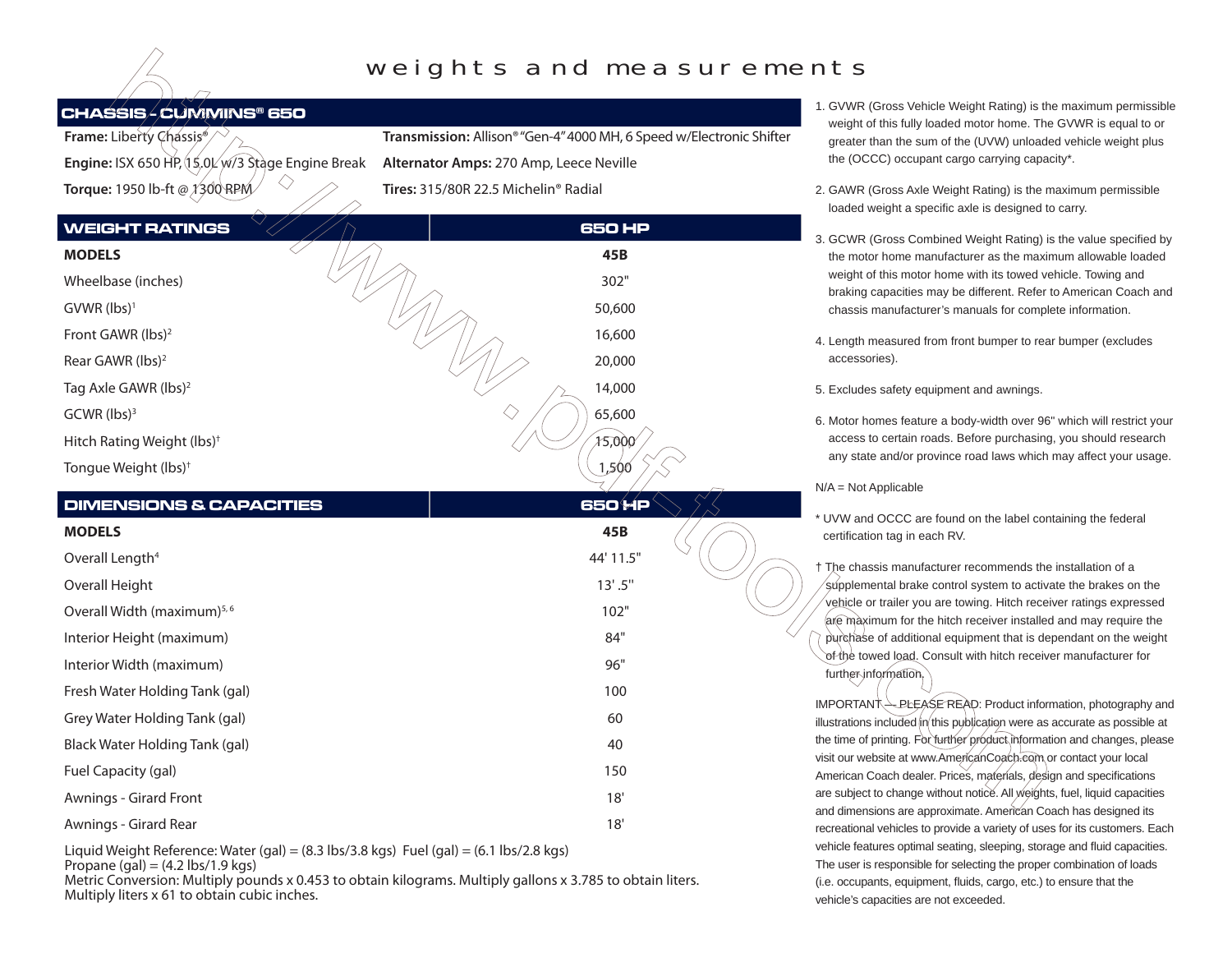|                                                                                                                                                                                                                                                                                                        |                                                                                                                                                                                                                                                                                                                                                                                                                                                                                                                                            |                                                                                                                                                                                                                                                           | american heritage                                                                                                                                                                                                                                                                     |                                                                                                                                                                                                                                                                                          | standard<br>and                                                                                                                                                                                                                   |
|--------------------------------------------------------------------------------------------------------------------------------------------------------------------------------------------------------------------------------------------------------------------------------------------------------|--------------------------------------------------------------------------------------------------------------------------------------------------------------------------------------------------------------------------------------------------------------------------------------------------------------------------------------------------------------------------------------------------------------------------------------------------------------------------------------------------------------------------------------------|-----------------------------------------------------------------------------------------------------------------------------------------------------------------------------------------------------------------------------------------------------------|---------------------------------------------------------------------------------------------------------------------------------------------------------------------------------------------------------------------------------------------------------------------------------------|------------------------------------------------------------------------------------------------------------------------------------------------------------------------------------------------------------------------------------------------------------------------------------------|-----------------------------------------------------------------------------------------------------------------------------------------------------------------------------------------------------------------------------------|
| GENERAL⁄AMENNIES                                                                                                                                                                                                                                                                                       |                                                                                                                                                                                                                                                                                                                                                                                                                                                                                                                                            |                                                                                                                                                                                                                                                           | <b>BEDROOM</b>                                                                                                                                                                                                                                                                        |                                                                                                                                                                                                                                                                                          |                                                                                                                                                                                                                                   |
| • Decorative Throw Pillows<br>• Masland® Carpeting<br>• Decorative Wood Window<br>Treatments<br>• Accent Rope Lighting<br>• Decorative Wood Trimmed Fan-<br>Tastic® Rain Sensor, Power Roof<br>Vents w/3-Speed Fan (3)<br>• Interior MultiPlex "Power<br>Management Plus System"<br>DRIVER CONVENIENCE | • TV Cable Ready<br>· Solid Wood Face Framed<br>Cabinetry and Moldings<br>• Solid Wood Cabinet Doors<br>Lined Cabinet Interior Bottoms<br>and Shelves<br>· Decorative Ceiling and Air Plenum<br>· Flush Bolt Latch Decorative<br>Hardware on Pocket Doors                                                                                                                                                                                                                                                                                  | • Polished Porcelain Tile Floor w/<br>Décor Accents in Living Room,<br>Galley and Bathroom<br><b>OPTIONAL</b><br>• Custom Interior Request<br>• Factory V.I.P. Delivery<br>• Canadian Standards Build                                                     | • Video Valet Bedroom Monitor<br>• Virtual Window, Security Camera<br>• Solid Wood 6 Panel Bath and<br><b>Bedroom Doors</b><br>• Solid Wood Framed Headboard<br>w/Padded Fabric Accent<br>• Quilted Bedspread<br>• Select Comfort King Air Mattress<br>w/2 Remotes<br><b>BATHROOM</b> | • Lift Up Bed w/Under Bed Storage<br>• Polished Quartz Counter and<br>Nightstand Tops<br>• Overhead Cabinet Above the Bed<br>• Wall Sconce Light Fixtures<br>• 30" Deep Bedroom Slides<br>• Power Privacy View Style Shades<br>• Remote Generator Start Switch<br>• Cedar Lined Wardrobe | • Wardrobe Lighting<br>• Recessed Wardrobe Light<br>• Full Length Rear Wardrobe<br>• Recessed Bedroom Ceiling Fan<br>• Key Actuated Hidden Safe<br><b>OPTIONAL</b><br>• Memory Foam Mattress - King                               |
|                                                                                                                                                                                                                                                                                                        |                                                                                                                                                                                                                                                                                                                                                                                                                                                                                                                                            |                                                                                                                                                                                                                                                           |                                                                                                                                                                                                                                                                                       |                                                                                                                                                                                                                                                                                          |                                                                                                                                                                                                                                   |
| • Dual Dash Monitors<br>· Dash AM/FM Stereo; Single CD,<br>MP3, Bluetooth, iPod Compatible<br>• Touch Screen GPS Navigation<br>System<br>• Sony <sup>®</sup> Color Camera Monitor w/<br>One Way Audio<br>· Hardwood Dash Cabinetry w/<br>Corian® Top and Storage Drawers                               | • I.C.C. Light Switch<br>• Top Mounted Intermittent<br>Windshield Wiper System w/Wet<br>Arm<br>• Smart Wheel, Leather and Burl<br>Wood Trim, Electronic Tilt-Tip-<br>Telescope<br>• Power Driver Window<br>• One Piece Windshield Bonded to<br>Steel                                                                                                                                                                                                                                                                                       | SGM Dash Climate Control System<br>(Dual)<br>Defrost Control System<br>• Adjustable Brake and Throttle<br>Pedals<br>• Compass and Exterior<br>Temperature Gauge<br>· Low Profile Automotive Style<br>Dash Instrumentation, Back Lit<br>Gages and Switches | • Polished Quartz Lavy Countertop<br>w/Solid Surface Sink<br>• Residential Kohler® Faucet<br>• Brushed Nickel Finish Bath<br>Accessories<br>• Medicine Cabinet<br>• LED Floor Lights<br>• Skylight in Shower                                                                          | • Hand Laid Residential-Style Tiled<br>Shower w/Solid Surface Accents &<br><b>Mosaic Tile</b><br>• Corian® Shower Caddy<br>• Kohler® Residential Style Fixed<br>Shower Head<br>• Kohler® Residential Hand Held<br>Shower Head                                                            | • Clear Glass Shower Enclosure with<br><b>Brushed Chrome Trim</b><br>• Micro Mini Blind (Bathroom<br>Window)<br>• Residential China Bowl Vacuum<br><b>Flush Toilets</b><br>•Toilet Paper Dispenser, Towel<br>Rings, and Robe Hook |
| • Villa® 8 Way Power Driver Seat w/<br>Heat, Power Lumbar, Adjustable<br>Arms and Massage (Leather)                                                                                                                                                                                                    | • Powered Windshield Privacy                                                                                                                                                                                                                                                                                                                                                                                                                                                                                                               | · Silver Leaf Chassis Monitoring                                                                                                                                                                                                                          | .<br>Maniture                                                                                                                                                                                                                                                                         |                                                                                                                                                                                                                                                                                          |                                                                                                                                                                                                                                   |
| • Villa <sup>®</sup> 8-Way Power Passenger<br>Seat with Heat, Power Lumbar,<br>Adjustable Arms, Massage and<br>Electric Footrest (Leather)<br>Driver Seat Position Memory, Seat<br>and Steering<br>• Sirius Satellite Radio®                                                                           | <b>Blinds and Shades</b><br>System<br>• Full Coverage Power Sun Visors<br>• Tag Axle Dump Switch<br>• Windshield Washer Bottle, 1.5<br><b>Gallon Reservoir</b><br>Fob<br>• Driver and Passenger Drink<br>• Auxiliary Fog Lamps<br>Holder<br>• Auxiliary Start Switch<br>• Driver and Passenger Map<br>• CB Radio Ready (Power and<br>Reading Lights<br>Antenna)<br>• Pressure Pro® Active Monitoring<br>• Hadley® Air Horns<br><b>System for Tire Pressure</b><br>• Halogen Head Lamps<br>• Multiple Auxiliary 12-Volt Dash<br>Receptacles | • Keyless Entry Door Access w/Key                                                                                                                                                                                                                         | Villa® Leather Furniture Package<br>(Loveseat, Sleeper Sofa, Driver/<br>Passenger Seats)<br>Decorative Free Standing Dinette<br>Chairs w/Wood/Fabric and Metal<br>Accents<br><b>APPLIANCES</b>                                                                                        | Decorative Free Standing Dinette<br>and Folding Chairs Not Available<br>with Face to Face Dinette<br>Ensemble<br>Wood and Fabric Folding Guest<br>Chairs                                                                                                                                 | • Dinette w/Base Cabinet Storage,<br>File Storage and Keyboard Tray<br><b>OPTIONAL</b><br>• Facing Booth Dinette                                                                                                                  |
| • Sony® Rear View Camera<br>· Video Valet w/3 Integrated<br>Cameras<br>• Cruise Control                                                                                                                                                                                                                |                                                                                                                                                                                                                                                                                                                                                                                                                                                                                                                                            | • Low Level Washer Fluid Indicator                                                                                                                                                                                                                        | <b>LIVING ROOM</b><br>• Bose® Lifestyle 35 Home<br><b>Entertainment System</b>                                                                                                                                                                                                        | • Sony <sup>®</sup> 46" LED HDTV (Front)<br>Sony <sup>®</sup> 40" LED HDTV (Mid)                                                                                                                                                                                                         | • TracVision® R6 Series, "In-Motion"<br>HDTV Compatible, Domed Digital<br>Satellite System w/Electronic Dew<br>Shield                                                                                                             |
| living room<br>• Power Step Well Cover<br>· Entry Step Switch at Entry Wall<br>· Lighted Step Well Area<br>• Large Passenger Window                                                                                                                                                                    | • Centralized Audio-Electronics<br>• Hardwood Front TV Overhead<br>Cabinetry<br>• Raised Panel Cabinet Doors<br>• Centralized Command Center                                                                                                                                                                                                                                                                                                                                                                                               | • Area Rugs (Select Sizes)<br>• Polished Quartz Dinette Table Top<br>• Power Privacy View Style Shades<br>- Living, Dinette & Bedroom Areas<br>(12V)                                                                                                      | <b>GALLEY</b><br>· Residential Refrigerator w/<br>Icemaker<br>• GE Advantium® Over the Range                                                                                                                                                                                          | Convection Microwave Oven<br>· Central Vacuum System w/<br><b>Accessory Kit</b><br>· Insta-Hot: Hot Water Dispenser                                                                                                                                                                      | <b>OPTIONAL</b><br>• Dishwasher w/Hardwood Cabinet<br>Front                                                                                                                                                                       |
| · Full Tile Polished Porcelain Floor<br>w/Tile Accents<br>· 12V Halogen Ceiling Lighting and<br>Reading Lights                                                                                                                                                                                         | • Outlet at Dinette<br>• Automatic Generator Start System<br>• Inverter and Battery Monitor                                                                                                                                                                                                                                                                                                                                                                                                                                                | OPTIONAL<br>• Interior LED Decor Accent<br>Lighting Package                                                                                                                                                                                               | <b>BEDROOM</b><br>• Bose® 3-2-1 Home Theater System                                                                                                                                                                                                                                   | · Sony <sup>®</sup> 46" LED HDTV                                                                                                                                                                                                                                                         |                                                                                                                                                                                                                                   |
| Galley                                                                                                                                                                                                                                                                                                 |                                                                                                                                                                                                                                                                                                                                                                                                                                                                                                                                            |                                                                                                                                                                                                                                                           | <b>GENERAL</b>                                                                                                                                                                                                                                                                        | <b>OPTIONAL</b>                                                                                                                                                                                                                                                                          | Cómbination Washer/Dryer                                                                                                                                                                                                          |
| · Polished Quartz Galley<br>Countertops and Sink Covers<br>· Solid Surface Double Bowl Galley<br>Sink<br>· Porcelain Tile Backsplash w/<br>Decorative Quartz and Glass<br><b>Stone Mosaic Inserts</b>                                                                                                  | · Electric 2 Burner Cook Top<br>· Solid Hardwood Drawer Fronts<br>• Roller Bearing Drawer Guides, Full<br>Extension<br>• Adjustable Shelves                                                                                                                                                                                                                                                                                                                                                                                                | • Cabinet Storage for Sink Covers<br>• Task Halogen Lighting<br>• Kohler® High Rise Galley Faucet<br>w/Pullout Sprayer<br>• Silverware Tray                                                                                                               | • Stacked Washer/Dryer                                                                                                                                                                                                                                                                | • Washer/Dryer Ready w/Shelves                                                                                                                                                                                                                                                           | (Vented)                                                                                                                                                                                                                          |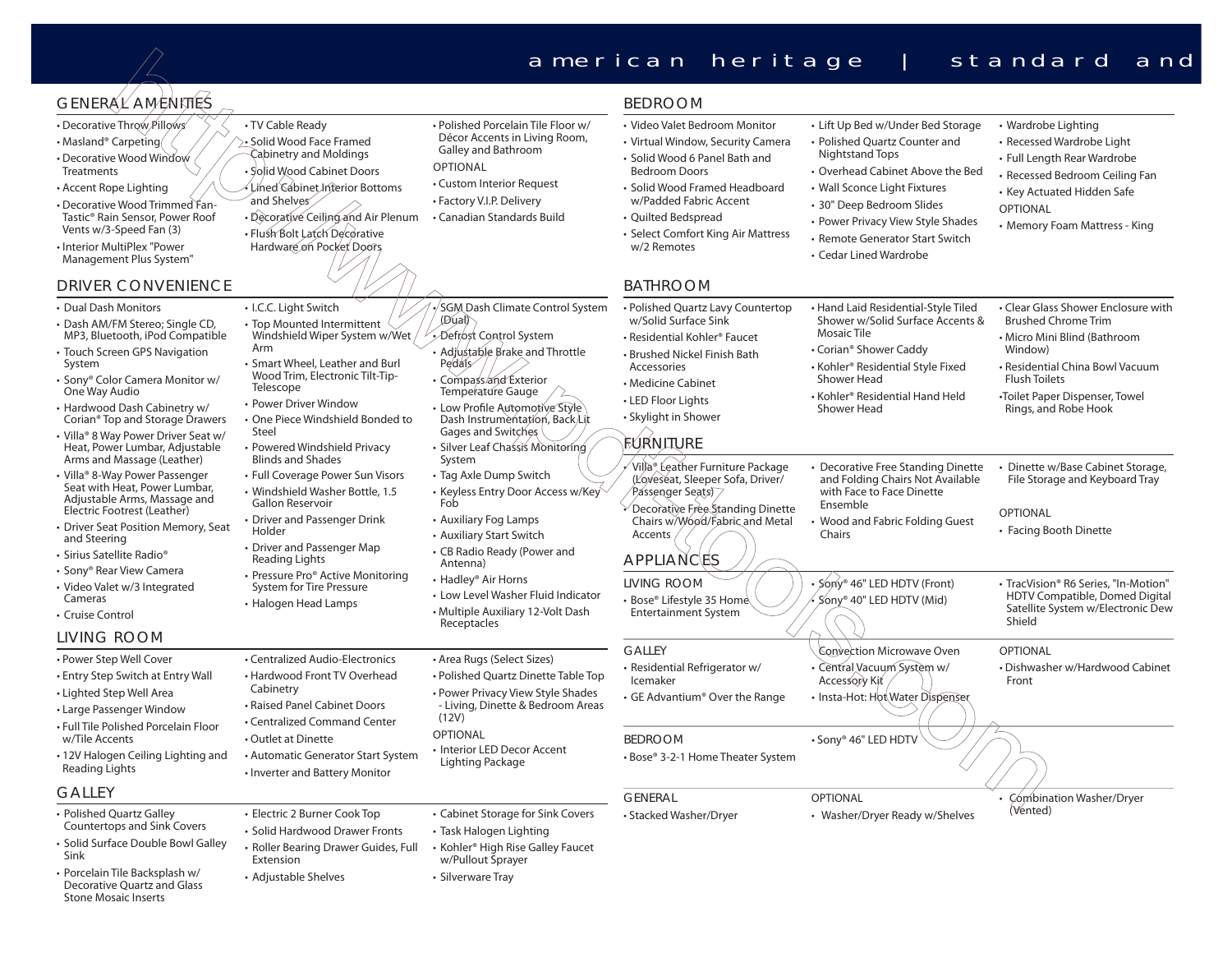### optional features | interior amenities

### HEATING// PLUMBING

- AquaHot Hydronic Heating  $\langle$ 50,000 Btu w/ Engine Pre-Heat, 3 Heat Zones & Basement Heat w/120-Volt & Diesel Fuel Heating
- $\cdot$  (3) 15.0M Low Profile Roof Air **Conditioners**
- Heat Pump on Rear AC Unit
- Heated Tile Floor
- Plumbing and Access Panels (Galley and Bath Areas) • Fresh Water Gravity Fill
	- Holding Tanks w/Low Point Drain Valves
- Multi-Point Water Pump Switching
- Variable Speed Water Pump
- Whole Coach Water Filtration System
- Dual Holding Tank San-T-Flush™ System
- Waste Management System (Macerator)

#### SAFETY

Alarm• Fire Extinguisher

- Smoke Detector/Alarm
- Carbon (CO) Monoxide Detector/
- 3 Point Integrated Seat Belts at Driver and Passenger Seats • Side Docking Lamps (4)

• Momentary Courtesy Lighting at Entry and Passenger Area

- Lighted Exterior Grab Handle w/ Logo
- Emergency Egress Windows (2) • Turn Signal Indicators

### american heritage standard and  $\phi$  ptional features | exterior amenities

#### GENERAL AMENITIES

- Diamond Shield Protective Front Mask
- Dual Inverters, 2000- Watt / 2800- Watt Pure Sine Wave Inverters / Chargers
- Maintenance Free (5) Absorbed Glass Mat 12- Volt Batteries (8D)
- Inverter and Battery Monitor
- Surge Guard™ Electrical System Protection (Includes Surge Protection)
- Energy Management System (50 Amp)
- Battery Disconnect Switches for House and Chassis
- Hella Docking Lamps (4)
- Sliding Front Fiberglass Cap (Bottom)
- Power Generator Slide
- Utility Light-Front and Rear • Dual Locking Fuel Fill Doors
- Fresh Water Hose (25')
- Sensa Tank Level Monitoring System (Interior and Exterior Monitor)
- Spray Wand w/Soap Dispenser and Paper Towel Holder

#### **APPLIANCES**

• Power TV Antenna w/Audible "Antenna Up" Warning

- Brushed Stainless Service Panels• Chrome Headlight Bezels
- Power Water Hose Reel
- Power Cord Reel, 50 AMP
- Full Width Rear Rock Guardw/Stainless Logo Panel
- Mud Flaps, Front and Rear
- Roof Mounted Engine Air Intake
- Two Piece Aluminum Rear Ladder
- Integrated Rear Upper Fiberglass Wing Deflector
- Large Rear Engine Access Door w/ Power Assist Struts
- Brushed Chrome Rear Access Grill• Solar Charging Panel (120w)
- Power Luggage Door Locks (Select Doors) w/Remote Key FOB • Porch Light
- Keyless Entry Touch Pad / Entry Handle Integrated
- "One Key" System (Luggage and Entry Doors)
- Brushed Stainless Kick Plate Under Entry Door Available w/Stainless Steel Trim
- Power Double Entry Step "Bus Style"
- Onan® 12.5kW Quiet Diesel Generator, Power Slide-Out

#### • Electrical Outlets in Exterior Luggage Compartments

- Air Inflation Hose w/Fittings • Convenience Light in Utility
- Compartment • Chrome, Heated Side View Mirrors w/Remote Adjustment and Turn Signal Indicators Side Vision Cameras, Integrated into Mirrors-

#### OPTIONAL

OPTIONAL

- Power Cord Remote (Key FOB) • Ground Effects LED Accent Lighting Package
- Custom Exterior Paint Color Request
- 1st Full Bay 90" Slide-Out Tray
- 1st Full Bay 36"/54" Slide-Out Trays • 2nd Full Bay 90" Slide-Out Tray
- 2nd Full Bay 36"/54" Slide-Out Trays • Basement Slide-Out Tray package (2) 90" Electric Trays

• Basement Slide-Out Tray package (1) 90" Electric Tray, (1) 54" Tray, (1) 36" Tray

• Exterior TV – Sidewall Mounted (Includes: Sony® 32'' LCD HDTV, Sony® AM/FM/CD/DVD)

#### CONSTRUCTION

• Powder Coated Heavy Duty Steel Framing (Liberty Chassis) Construction

Connections Roof, Sidewall, Floor Steel Construction on Front

- Vacu-bond® Sidewall, Roof, Floor and Rear Wall
- Dense Bead Foam Insulation **Throughout**
- 6 Layer Roof w/Bead Foam Insulation CHASSIS / ENGINE
- Independent Front Suspensions w/55 Degree Steering Angle
- Group 31 Chassis Batteries (2) • Air Ride Suspension w/Bilstein® Shocks
- Aluminum Wheels w/Protective Clear Coat
- Anti-Lock Brake System (ABS) • Automatic 4-Point Dual Leveling,

#### AWNING / WINDOWS/ DOORS

- 30" Avionics Entry Door w/Dead Bolt and Pneumatic Air Latches
- Entry Screen Door w/Logo Kick Plate• Flush Mounted and Tinted Dual Pane Windows w/Screens

• Powered Entry Door Awning

- - Window Graphics, Exterior Décor Matched

#### • 5 Layer Flooring w/3" Bead Foam Insulation

- DuPont® Exterior Automotive Full Body Paint w/Sand and Buff Super Clear Finish
- Gel Coat Fiberglass Exterior Sidewalls w/No Wood Substrate
- Full Fiberglass Front and Rear Caps
- Fiberglass Front and Rear Quarter Panels
- Fiberglass Molded Front Bumper • One-Piece Fiberglass Roof w/

### Air and Hydraulic

- $\sqrt{\mathsf{Autom}}$ atic Traction Control • Chassis Filter Service Center • Daytime Running Lights • Engine Block Heater
- Full Air Brakes • Tire Pressure Check Gauge (Manual) • Roof Mounted Girard Power Awnings w/Wind Sensor System **OPTIONA** 
	- Girard Auto-Valance Patio Shade
- (2 Door Side Patio Awnings, Sofa-Galley Window Awning)

• Slide-Out Topper Awnings

Rear and Engine • Pebble Finished Fiberglass Basement Lining • Heated Water and Holding Tank

**OPTIONAL** 

Doors

Compartments

• Spartan® K3, Modular Chassis System w/Cummins® ISX 600HP

Radius Corners and Seamless

• Insulated Aluminum Framed and Paneled Luggage Compartment

• Sound Absorption Material Front,

Transition to Caps

• Central Electrical Panel for 120V/12V AC/DC



• Interlocking Aluminum Framing Bulkhead